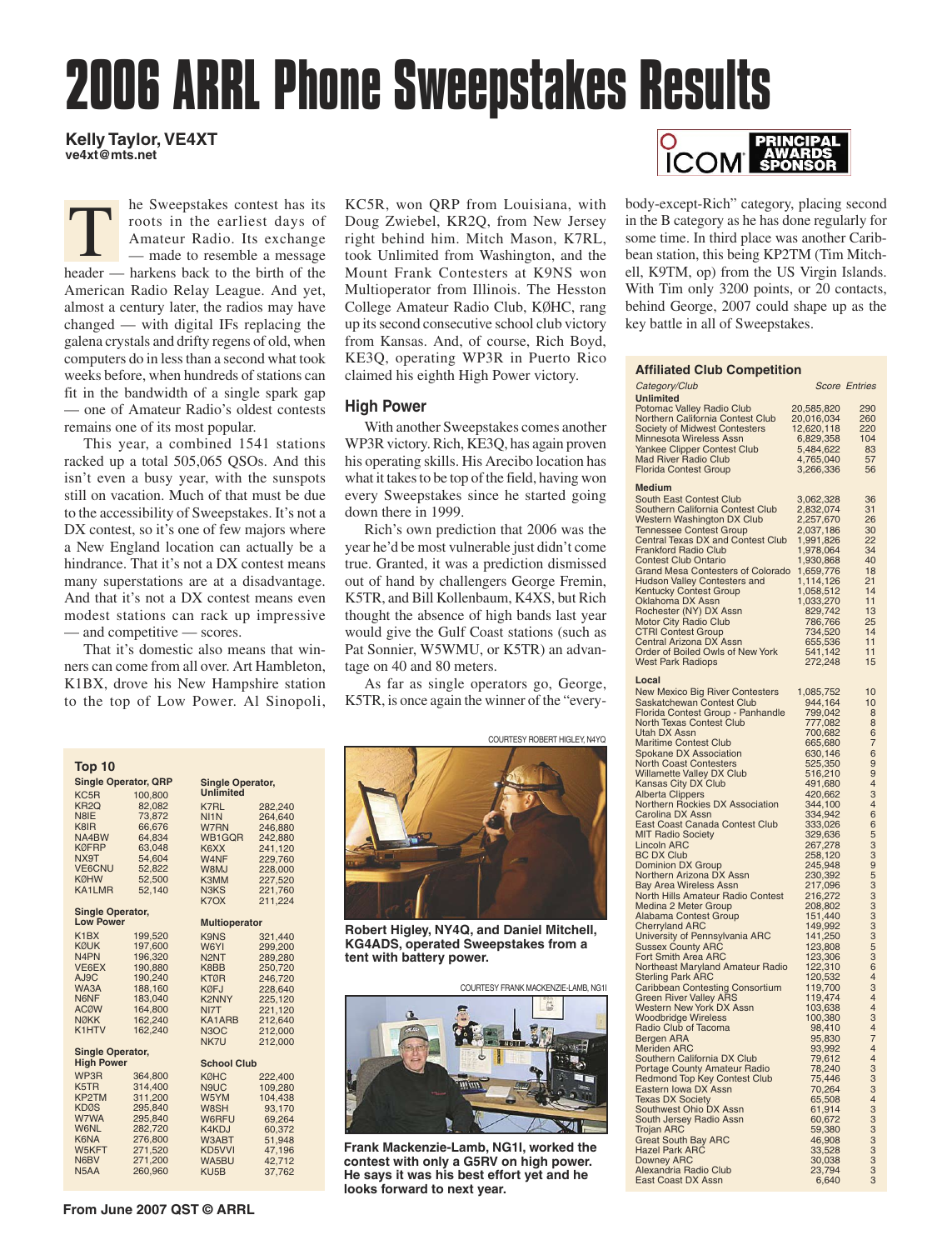## **Low Power**

Art Hambleton, K1BX, was "blown away" to hear he outlasted Bill Brown, KØUK, to take top spot in Low Power. "I don't know what happened to KØUK, because he was about 50 contacts ahead of me," Art said.

With his win, Art has gone against history. Typically, New England stations do not place well in Sweepstakes. While they can often crack the Top 10 or even Top 5, it isn't often a K1 has claimed the Number 1 spot. Bill's Colorado location is usually an advantage, so Art's accomplishment is even more impressive. But it was hard-fought to the last contact, with Art finishing with just a 1920 point lead. That's a mere 12 contacts.

The fight for second was won by an even

smaller margin, with Bill edging out Paul Newberry, N4PN, by only eight contacts. Two stations fought to the closest of margins — zero points. Both Kirk Pengelly, NØKK, and Richard Zwirko, K1HTV, scored 162,240 points (a similar draw decided the bottom of Multioperator Top 10).

### **Unlimited**

Notable by his absence was Dave Hachadorian, K6LL, who has had a stranglehold on this category for a number of years. Coming up strong in his place, however, was Mitch Mason, K7RL, whose 282,240 points beat second place Tom McAlee Jr, NI1N, by roughly 18,000 points. "With so many great ops and competitive stations around the country, I am very grateful to achieve my first Sweepstakes win," Mitch said.

Mitch explains why this is one of his favorite contests: "Sweepstakes, in my opinion, is the most challenging contest of them all with the long exchange," he said. "Add that to a solar cycle low, with extremely crowded 20 and 40 meter bands, and you have the perfect ingredients to test the abilities of an operator physically, mentally and emotionally."

Mitch's aluminum farm is impressive. He's grown a 135 foot rotating monopole with three tribanders, and two 40 meter beams and an 80 meter beam at 100 feet. Another tower holds another 40 meter 2-element Yagi and a 3-element multibander. A pair of 140 foot trees provided support for a cage vertical for 160 meters, fed against five elevated radials.

### **2006 ARRL November Phone Sweepstakes Plaque Winners**

Thanks to the generous sponsorship of numerous clubs, individuals and ICOM — principal awards sponsor for the 2006 ARRL November Sweepstakes— we are pleased to announce that the Overall and Division leaders in each category receives a sponsored Sweepstakes plaque. Many thanks to the sponsors for their continued commitment to the ARRL Plaque Program.<br>Without their support and dedication, the Pl

|                                                                                                                                                                      |                                                                                                          | <b>New England</b>                                                                                                                                                                     |                                                                                                                                                                                                                                       |                                                                                                                                                                                                                                                |
|----------------------------------------------------------------------------------------------------------------------------------------------------------------------|----------------------------------------------------------------------------------------------------------|----------------------------------------------------------------------------------------------------------------------------------------------------------------------------------------|---------------------------------------------------------------------------------------------------------------------------------------------------------------------------------------------------------------------------------------|------------------------------------------------------------------------------------------------------------------------------------------------------------------------------------------------------------------------------------------------|
|                                                                                                                                                                      |                                                                                                          |                                                                                                                                                                                        |                                                                                                                                                                                                                                       |                                                                                                                                                                                                                                                |
| Single Operator High Power Phone WP3R (KE3Q, op)<br>Single Operator Low Power Phone<br>K <sub>1</sub> BX<br>KC5R                                                     | Mike Fatchett, WØMU<br>Ken Adams, K5KA<br>QRP Amateur Radio Club                                         | Single Operator Low Power Phone<br>Single Operator QRP Phone<br>Single Operator Unlimited Phone                                                                                        | K <sub>1</sub> BX<br>KA1LMR<br>WB1GQR (W1SJ, op)                                                                                                                                                                                      | <b>ICOM</b><br><b>CTRI Contest Group</b><br><b>ICOM</b><br><b>ICOM</b>                                                                                                                                                                         |
| K7RL<br>K9NS<br><b>KØHC</b>                                                                                                                                          | <b>ICOM</b><br><b>ICOM</b><br><b>ICOM</b>                                                                | School Club Phone                                                                                                                                                                      | W1AF                                                                                                                                                                                                                                  | <b>ICOM</b><br><b>ICOM</b>                                                                                                                                                                                                                     |
|                                                                                                                                                                      |                                                                                                          |                                                                                                                                                                                        |                                                                                                                                                                                                                                       |                                                                                                                                                                                                                                                |
| Single Operator High Power Phone<br>KD <sub>4</sub> D<br>Single Operator Low Power Phone<br>WA3A<br>K3SWZ<br>K3MM<br><b>K2NNY</b>                                    | <b>ICOM</b><br>Potomac Valley Radio Club<br><b>ICOM</b><br><b>ICOM</b><br>Mark Sickmeyer, KB3GJ          | Single Operator Low Power Phone<br>Single Operator QRP Phone<br>Single Operator Unlimited Phone<br>Multioperator Phone                                                                 | N7WI<br>N4SL<br>K7RL<br>NK7U (+KL2A)                                                                                                                                                                                                  | <b>ICOM</b><br><b>ICOM</b><br><b>ICOM</b><br><b>ICOM</b><br><b>ICOM</b>                                                                                                                                                                        |
|                                                                                                                                                                      |                                                                                                          |                                                                                                                                                                                        |                                                                                                                                                                                                                                       | <b>ICOM</b>                                                                                                                                                                                                                                    |
|                                                                                                                                                                      |                                                                                                          | Single Operator Low Power Phone                                                                                                                                                        | N6NF                                                                                                                                                                                                                                  | <b>ICOM</b>                                                                                                                                                                                                                                    |
| Single Operator High Power Phone<br>K9BGL<br>Single Operator Low Power Phone<br>AJ9C                                                                                 | <b>ICOM</b><br><b>ICOM</b>                                                                               | Single Operator QRP Phone<br>Single Operator Unlimited Phone<br><b>Multioperator Phone</b>                                                                                             | N6WG<br>W7RN (WX5S,op)<br>W6YX                                                                                                                                                                                                        | <b>ICOM</b><br><b>ICOM</b><br><b>ICOM</b>                                                                                                                                                                                                      |
|                                                                                                                                                                      |                                                                                                          | Roanoke                                                                                                                                                                                |                                                                                                                                                                                                                                       |                                                                                                                                                                                                                                                |
| K9NS<br>N9UC (WO9S, op)                                                                                                                                              | <b>ICOM</b><br><b>ICOM</b>                                                                               | Single Operator Low Power Phone                                                                                                                                                        | KZ2I                                                                                                                                                                                                                                  | Potomac Valley Radio Club<br>Raleigh Amateur Radio<br>Society - W4DW                                                                                                                                                                           |
| Single Operator High Power Phone KDØS                                                                                                                                | <b>Minnesota Wireless</b>                                                                                | Single Operator QRP Phone<br>Single Operator Unlimited Phone                                                                                                                           | NX9T<br>N <sub>1</sub> N                                                                                                                                                                                                              | NoVa QRP Group<br><b>ICOM</b><br><b>ICOM</b>                                                                                                                                                                                                   |
| Single Operator Low Power Phone<br><b>ACØW</b>                                                                                                                       | Minnesota Wireless                                                                                       | School Club Phone                                                                                                                                                                      | K4KDJ                                                                                                                                                                                                                                 | <b>ICOM</b>                                                                                                                                                                                                                                    |
| <b>KØHW</b>                                                                                                                                                          | Association<br>Tod Olson, KØTO                                                                           | <b>Rocky Mountain</b>                                                                                                                                                                  | K <sub>5</sub> TA                                                                                                                                                                                                                     | <b>ICOM</b>                                                                                                                                                                                                                                    |
| <b>KTØR</b>                                                                                                                                                          | Association<br>In Memory of Jim Dokmo,<br><b>KØFVF Minnesota Wireless</b><br>Association                 | Single Operator QRP Phone<br>Single Operator Unlimited Phone<br>Multioperator Phone                                                                                                    | <b>KØUK</b><br><b>KØFRP</b><br><b>WØZA</b><br>NI7T                                                                                                                                                                                    | <b>ICOM</b><br>Colorado QRP Club<br><b>ICOM</b><br><b>ICOM</b>                                                                                                                                                                                 |
|                                                                                                                                                                      |                                                                                                          |                                                                                                                                                                                        |                                                                                                                                                                                                                                       |                                                                                                                                                                                                                                                |
| Single Operator High Power Phone W5WMU<br>Single Operator Low Power Phone<br>AE5T<br>KC5R<br>N4OGW<br>KG5VK<br>W5YM                                                  | <b>ICOM</b><br><b>ICOM</b><br><b>ICOM</b><br><b>ICOM</b><br><b>ICOM</b><br><b>ICOM</b>                   | Single Operator High Power Phone<br>Single Operator Low Power Phone<br>Single Operator QRP Phone<br>Single Operator Unlimited Phone<br>Multioperator Phone<br>School Club Phone        | N <sub>4</sub> PN<br>NA4BW<br>N4LR<br>WW4LL<br>KU <sub>5</sub> B                                                                                                                                                                      | <b>ICOM</b><br><b>ICOM</b><br><b>ICOM</b><br><b>ICOM</b><br><b>ICOM</b><br><b>ICOM</b>                                                                                                                                                         |
|                                                                                                                                                                      |                                                                                                          |                                                                                                                                                                                        |                                                                                                                                                                                                                                       |                                                                                                                                                                                                                                                |
| Single Operator High Power Phone<br>K8AO<br>Single Operator Low Power Phone<br>K8BL<br>N8IE<br>W8MJ<br>K8BB (+WD8S)<br>W8SH                                          | <b>ICOM</b><br>Mad River Radio Club<br>Mad River Radio Club<br><b>ICOM</b><br><b>ICOM</b><br><b>ICOM</b> | Single Operator High Power Phone<br>Single Operator Low Power Phone<br>Single Operator QRP Phone<br>Single Operator Unlimited Phone<br>Multioperator Phone<br>School Club Phone        | K6NA (N6ED, op)<br><b>WAØKDS</b><br>KE6K<br>W6TK<br>W6YI<br>W6RFU                                                                                                                                                                     | <b>ICOM</b><br><b>ICOM</b><br><b>ICOM</b><br><b>ICOM</b><br><b>ICOM</b><br><b>ICOM</b>                                                                                                                                                         |
|                                                                                                                                                                      |                                                                                                          | <b>West Gulf</b>                                                                                                                                                                       |                                                                                                                                                                                                                                       |                                                                                                                                                                                                                                                |
| Single Operator High Power Phone W2OIB<br>Single Operator Low Power Phone<br>W2ID<br>KR <sub>2</sub> Q<br>NN2W (NY6DX, op)<br>N <sub>2</sub> NT<br>K <sub>2</sub> GQ | <b>ICOM</b><br><b>ICOM</b><br><b>ICOM</b><br><b>ICOM</b><br><b>ICOM</b><br><b>ICOM</b>                   | Single Operator High Power Phone<br>Single Operator Low Power Phone<br>Single Operator QRP Phone<br>Single Operator Unlimited Phone<br><b>Multioperator Phone</b><br>School Club Phone | K <sub>5</sub> TR<br>WD5K<br>WA8ZBT<br>N <sub>5</sub> ZC<br><b>KBØHH</b><br>KD5VVI                                                                                                                                                    | Ken Adams, K5KA<br>Ralph "Gator" Bowen, N5RZ<br><b>ICOM</b><br><b>ICOM</b><br><b>ICOM</b><br><b>ICOM</b>                                                                                                                                       |
|                                                                                                                                                                      |                                                                                                          | Canada                                                                                                                                                                                 |                                                                                                                                                                                                                                       |                                                                                                                                                                                                                                                |
| Single Operator High Power Phone WØCEM<br>Single Operator Low Power Phone<br><b>NØAC</b><br><b>KIØOV</b><br><b>KØOU</b><br><b>KØFJ</b><br><b>KØHC</b>                | <b>ICOM</b><br><b>ICOM</b><br><b>ICOM</b><br><b>ICOM</b><br><b>ICOM</b><br><b>ICOM</b>                   | Single Operator QRP Phone<br>Single Operator Low Power Phone<br>Single Operator Unlimited Phone<br><b>Multioperator Phone</b>                                                          | VE6CNU<br>VE6EX<br>VE <sub>5UF</sub><br>VO <sub>2</sub> WL                                                                                                                                                                            | <b>ICOM</b><br><b>ICOM</b><br><b>ICOM</b><br><b>ICOM</b><br><b>ICOM</b>                                                                                                                                                                        |
|                                                                                                                                                                      | W3ABT (K3BHX, op)<br>KC9AMM<br>K <sub>9</sub> CT<br>KØHB                                                 | International<br>Memorial<br><b>ICOM</b><br><b>ICOM</b><br><b>ICOM</b><br>Association<br>Minnesota Wireless                                                                            | <b>Multioperator Phone</b><br>Northwestern<br><b>Pacific</b><br>Single Operator High Power Phone<br><b>Multioperator Phone</b><br>Single Operator High Power Phone<br>Single Operator Low Power Phone<br>Southeastern<br>Southwestern | Single Operator High Power Phone KK1L<br>W1AW<br>Single Operator High Power Phone W7WA<br>W6NL (N6KT, op)<br>Single Operator High Power Phone NN3W<br>KA1ARB (+WB1ADR)<br>WP3R (KE3Q, op)<br>Single Operator High Power Phone VY2TT (K6LA, op) |